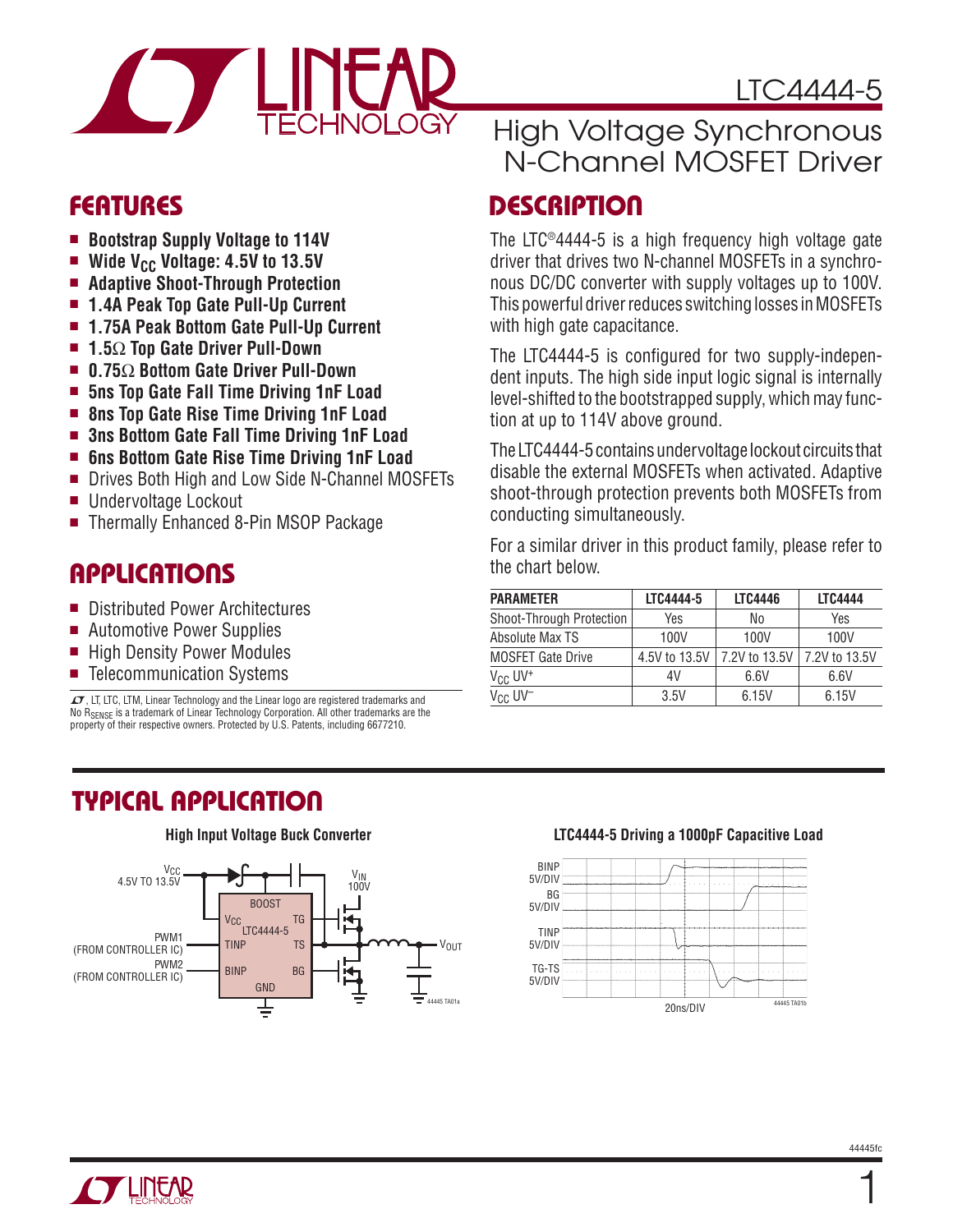# **ABSOLUTE MAXIMUM RATINGS PIN CONFIGURATION**

#### **(Note 1)**

Supply Voltage

| <b>Operating Junction Temperature Range</b> |  |
|---------------------------------------------|--|
|                                             |  |
|                                             |  |
| Lead Temperature (Soldering, 10 sec)300°C   |  |



# **ORDER INFORMATION**

| LEAD FREE FINISH    | <b>TAPE AND REEL</b>  | <b>PART MARKING*</b> | <b>PACKAGE DESCRIPTION</b> | I TEMPERATURE RANGE |
|---------------------|-----------------------|----------------------|----------------------------|---------------------|
| LTC4444EMS8E-5#PBF  | ITC4444FMS8F-5#TRPBF  | <b>LTDPY</b>         | 8-Lead Plastic MSOP        | 1–40°C to 125°C     |
| LTC4444IMS8E-5#PBF  | LTC4444IMS8E-5#TRPBF  | <b>ITDPY</b>         | l 8-Lead Plastic MSOP      | l –40°C to 125°C.   |
| LTC4444HMS8E-5#PBF  | ITC4444HMS8F-5#TRPBF  | <b>LTDPY</b>         | 8-Lead Plastic MSOP        | 1−40°C to 150°C     |
| LTC4444MPMS8E-5#PBF | LTC4444MPMS8E-5#TRPBF | <b>LTFDF</b>         | l 8-Lead Plastic MSOP.     | l –55°C to 150°C l  |

Consult LTC Marketing for parts specified with wider operating temperature ranges. \*The temperature grade is identified by a label on the shipping container. Consult LTC Marketing for information on non-standard lead based finish parts.

For more information on lead free part marking, go to: http://www.linear.com/leadfree/

For more information on tape and reel specifications, go to: http://www.linear.com/tapeandreel/

# ELECTRICAL CHARACTERISTICS The  $\bullet$  denotes the specifications which apply over the full operating junction

temperature range, otherwise specifications are at T<sub>A</sub> = 25°C (Note 2). V<sub>CC</sub> = V<sub>BOOST</sub> = 6V, V<sub>TS</sub> = GND = 0V, unless otherwise noted.

| <b>SYMBOL</b>                       | <b>PARAMETER</b>                        | <b>CONDITIONS</b>                                               |   | MIN          | <b>TYP</b>          | <b>MAX</b>   | <b>UNITS</b> |
|-------------------------------------|-----------------------------------------|-----------------------------------------------------------------|---|--------------|---------------------|--------------|--------------|
| Gate Driver Supply, V <sub>CC</sub> |                                         |                                                                 |   |              |                     |              |              |
| $V_{CC}$                            | <b>Operating Voltage</b>                |                                                                 |   | 4.5          |                     | 13.5         | V            |
| I <sub>VCC</sub>                    | DC Supply Current                       | $TIME = BIMP = 0V$                                              |   |              | 320                 | 520          | μA           |
| <b>UVLO</b>                         | Undervoltage Lockout Threshold          | V <sub>CC</sub> Rising<br>V <sub>CC</sub> Falling<br>Hysteresis |   | 3.60<br>3.20 | 4.00<br>3.55<br>450 | 4.40<br>3.90 | V<br>mV      |
|                                     | <b>Bootstrapped Supply (BOOST - TS)</b> |                                                                 |   |              |                     |              |              |
| <b>BOOST</b>                        | DC Supply Current                       | $TIME = BINP = 0V$                                              |   |              | 0.1                 | 2            | μA           |
| Input Signal (TINP, BINP)           |                                         |                                                                 |   |              |                     |              |              |
| V <sub>IH(BG)</sub>                 | <b>BG Turn-On Input Threshold</b>       | <b>BINP Ramping High</b>                                        | Ω | 2.25         | 2.75                | 3.25         | V            |
| $V_{IL(BG)}$                        | <b>BG Turn-Off Input Threshold</b>      | <b>BINP Ramping Low</b>                                         |   | .85          | 2.3                 | 2.75         | V            |
| $V_{IH(TG)}$                        | TG Turn-On Input Threshold              | <b>TINP Ramping High</b>                                        |   | 2.25         | 2.75                | 3.25         | V            |
| $V_{IL(TG)}$                        | TG Turn-Off Input Threshold             | <b>TINP Ramping Low</b>                                         |   | 1.85         | 2.3                 | 2.75         | V            |

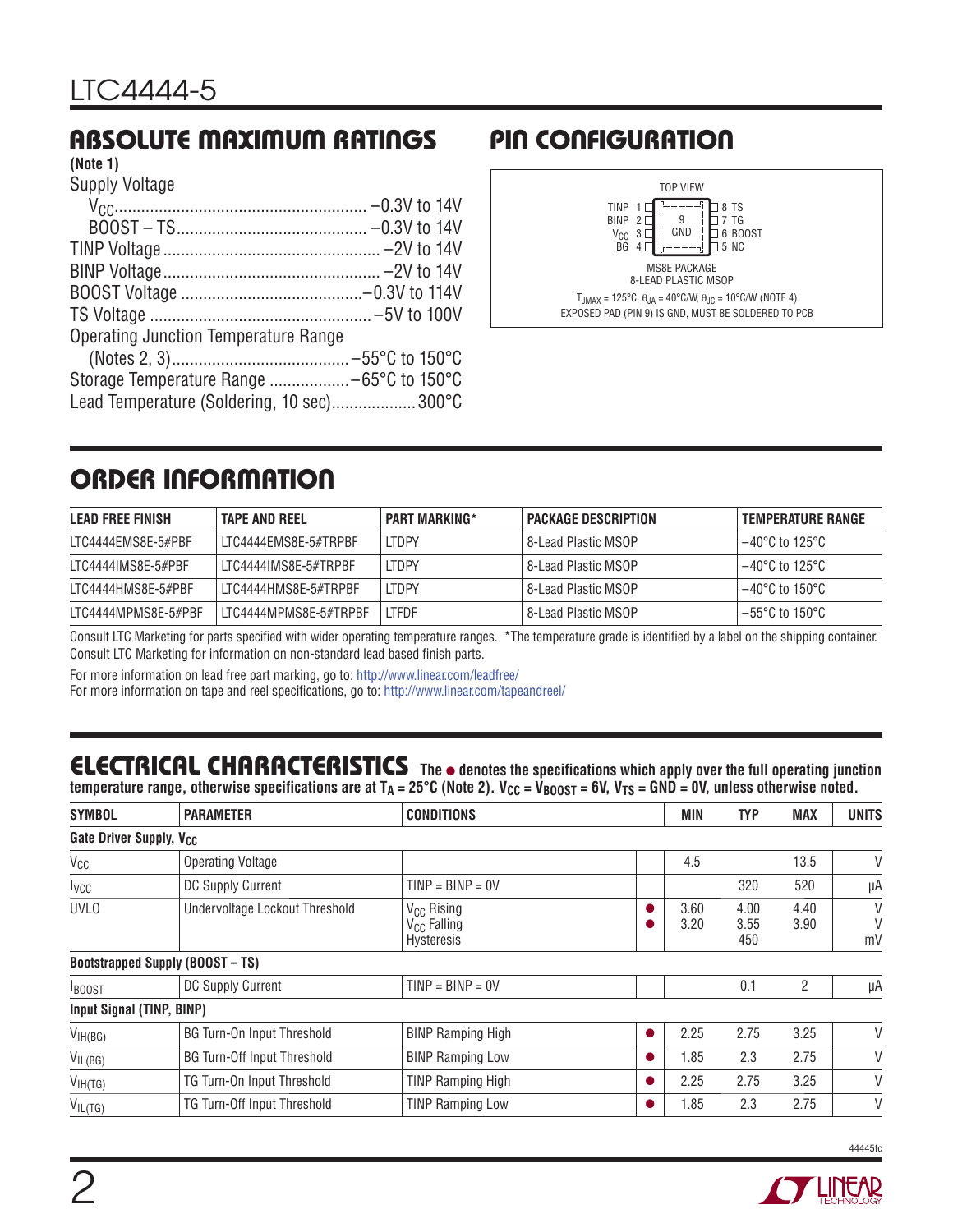### **ELECTRICAL CHARACTERISTICS** The  $\bullet$  denotes the specifications which apply over the full operating junction

temperature range, otherwise specifications are at T<sub>A</sub> = 25°C (Note 2). V<sub>CC</sub> = V<sub>BOOST</sub> = 6V, V<sub>TS</sub> = GND = 0V, unless otherwise noted.

| <b>SYMBOL</b>           | <b>PARAMETER</b>                     | <b>CONDITIONS</b>                                                                                      |           | <b>MIN</b> | <b>TYP</b> | <b>MAX</b> | <b>UNITS</b> |
|-------------------------|--------------------------------------|--------------------------------------------------------------------------------------------------------|-----------|------------|------------|------------|--------------|
| <sup>I</sup> TINP(BINP) | Input Pin Bias Current               |                                                                                                        |           |            | ±0.01      | ±2         | μA           |
|                         | High Side Gate Driver Output (TG)    |                                                                                                        |           |            |            |            |              |
| $V_{OH(TG)}$            | <b>TG High Output Voltage</b>        | $I_{TG} = -10 \text{mA}$ , $V_{OH(TG)} = V_{BOOST} - V_{TG}$                                           |           |            | 0.7        |            | $\vee$       |
| $V_{OL(TG)}$            | <b>TG Low Output Voltage</b>         | $I_{TG}$ = 100mA, $V_{OL(TG)}$ = $V_{TG}$ - $V_{TS}$                                                   |           |            | 150        | 300        | mV           |
| $I_{PU(TG)}$            | TG Peak Pull-Up Current              |                                                                                                        |           | 1          | 1.4        |            | A            |
| $R_{DS(TG)}$            | <b>TG Pull-Down Resistance</b>       |                                                                                                        | ●         |            | 1.5        | 3.0        | $\Omega$     |
|                         | Low Side Gate Driver Output (BG)     |                                                                                                        |           |            |            |            |              |
| $V_{OH(BG)}$            | <b>BG High Output Voltage</b>        | $I_{BG} = -10mA$ , $V_{OH(BG)} = V_{CC} - V_{BG}$                                                      |           |            | 0.7        |            | $\vee$       |
| $V_{OL(BG)}$            | <b>BG Low Output Voltage</b>         | $I_{BG} = 100mA$                                                                                       | $\bullet$ |            | 75         | 150        | mV           |
| $I_{PU(BG)}$            | <b>BG Peak Pull-Up Current</b>       |                                                                                                        |           | 1.15       | 1.75       |            | A            |
| $R_{DS(BG)}$            | <b>BG Pull-Down Resistance</b>       |                                                                                                        |           |            | 0.75       | 1.5        | $\Omega$     |
|                         |                                      | Switching Time [BINP (TINP) is Tied to Ground While TINP (BINP) is Switching. Refer to Timing Diagram] |           |            |            |            |              |
| $t_{PLH(TG)}$           | TG Low-High Propagation Delay        |                                                                                                        | 0         |            | 33         | 60         | ns           |
| $t_{PHL(TG)}$           | TG High-Low Propagation Delay        |                                                                                                        | ●         |            | 24         | 45         | ns           |
| $t_{PLH(BG)}$           | <b>BG Low-High Propagation Delay</b> |                                                                                                        |           |            | 27         | 50         | ns           |
| $t_{PHL(BG)}$           | <b>BG High-Low Propagation Delay</b> |                                                                                                        | ●         |            | 15         | 35         | ns           |
| $t_{r(TG)}$             | TG Output Rise Time                  | $10\% - 90\%$ , $C_L = 1nF$<br>$10\% - 90\%$ , $C_1 = 10nF$                                            |           |            | 8<br>80    |            | ns<br>ns     |
| $t_{f(TG)}$             | <b>TG Output Fall Time</b>           | $10\% - 90\%$ , $C_L = 1nF$<br>$10\% - 90\%$ , $C_1 = 10nF$                                            |           |            | 5<br>50    |            | ns<br>ns     |
| $t_{r(BG)}$             | <b>BG Output Rise Time</b>           | $10\% - 90\%$ , $C_1 = 1nF$<br>$10\% - 90\%$ , C <sub>1</sub> = 10nF                                   |           |            | 6<br>60    |            | ns<br>ns     |
| $t_{f(BG)}$             | <b>BG Output Fall Time</b>           | $10\% - 90\%$ , $C_1 = 1nF$<br>$10\% - 90\%$ , $C_L = 10nF$                                            |           |            | 3<br>30    |            | ns<br>ns     |

**Note 1:** Stresses beyond those listed under Absolute Maximum Ratings may cause permanent damage to the device. Exposure to any Absolute Maximum Rating condition for extended periods may affect device reliability and lifetime.

**Note 2:** The LTC4444-5 is tested under pulsed load conditions such that T<sub>J</sub>  $\approx$  T<sub>A</sub>. The LTC4444E-5 is guaranteed to meet specifications from 0°C to 85°C junction temperature. Specifications over the –40°C to 125°C operating junction temperature range are assured by design, characterization and correlation with statistical process controls. The LTC4444I-5 is guaranteed over the –40°C to 125°C operating temperature range, LTC4444H-5 is guaranteed over the –40°C to 150°C operating temperature range and the LTC4444MP-5 is tested and guaranteed over the full –55°C to 150°C operating junction temperature range.

High junction temperatures degrade operating lifetimes; operating lifetime is derated for junction temperatures greater than 125°C. Note that the maximum ambient temperature consistent with these specifications is determined by specific operating conditions in conjunction with board layout, the rated package thermal impedance and other environmental factors.

**Note 3:** The junction temperature (T<sub>J</sub>, in °C) is calculated from the ambient temperature ( $T_A$ , in °C) and power dissipation ( $P_D$ , in watts) according to the formula:

 $T_J = T_A + (P_D \bullet \theta_{JA})$ 

where  $\theta_{JA}$  (in °C/W) is the package thermal impedance.

**Note 4:** Failure to solder the exposed back side of the MS8E package to the PC board will result in a thermal resistance much higher than 40°C/W.

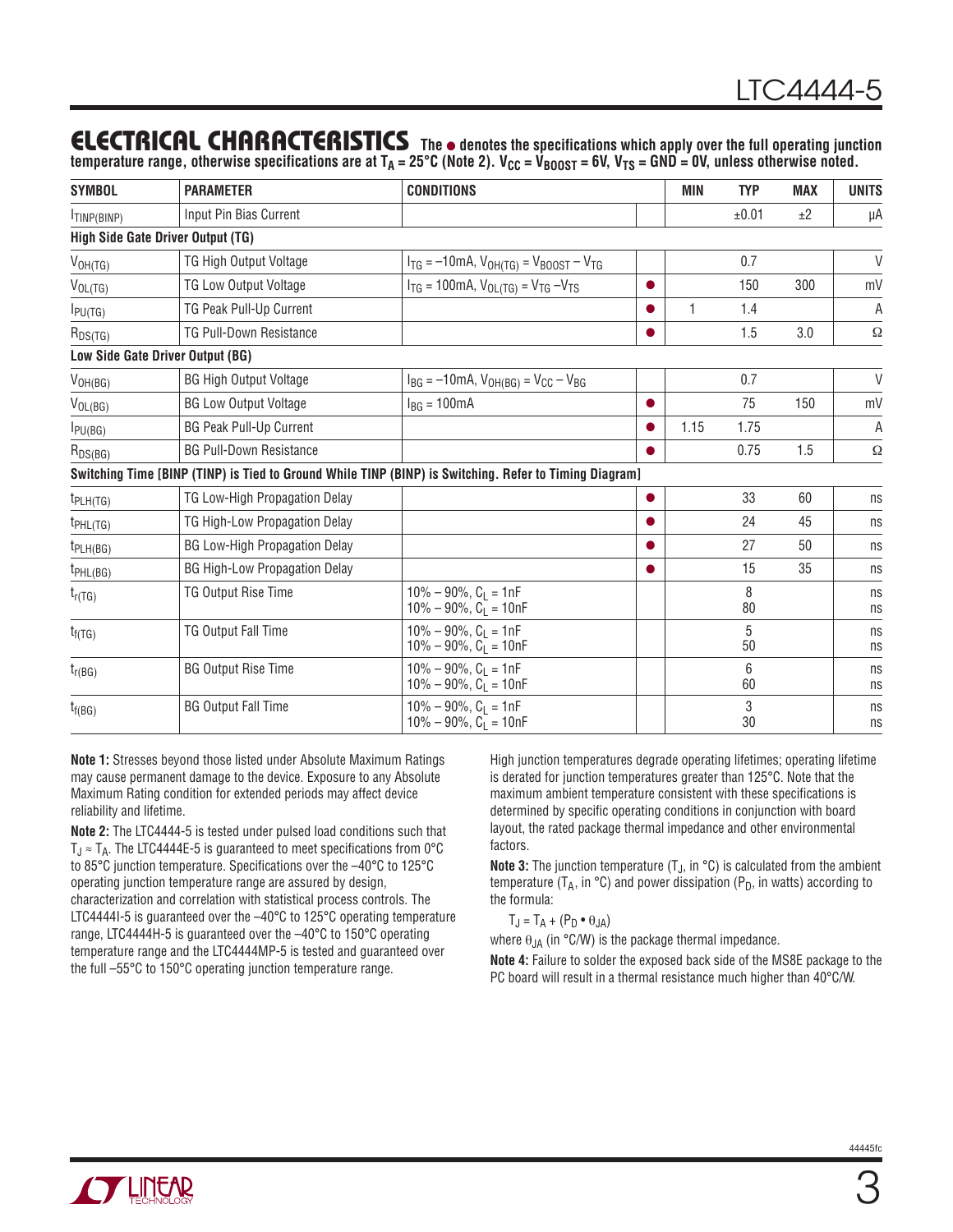# **TYPICAL PERFORMANCE CHARACTERISTICS**





#### **V<sub>CC</sub> Supply Current vs Temperature**



**Boost Supply Current vs Temperature**









**Output Low Voltage (V<sub>OL</sub>) vs Supply Voltage**



**Input Thresholds (TINP, BINP)** 

VIH(TG,BG)

VIL(TG,BG)

–55 –25 5 35 65 95 125 150 TEMPERATURE (°C)

44445 G08

**vs Temperature**

 $V_{CC} = BOOST = 6V$  $\overrightarrow{TS}$  = GND

TG OR BG INPUT THRESHOLD (V) 2.6

 $\mathfrak{g}$ ප

BG INPUT THRESHOLD (V)

2.8

2.7

2.4

2.5

2.2

2.1  $2.0$  – 55

2.3

3.0

2.9

**Output High Voltage (VOH) vs Supply Voltage**



**Input Thresholds (TINP, BINP) Hysteresis vs Voltage**



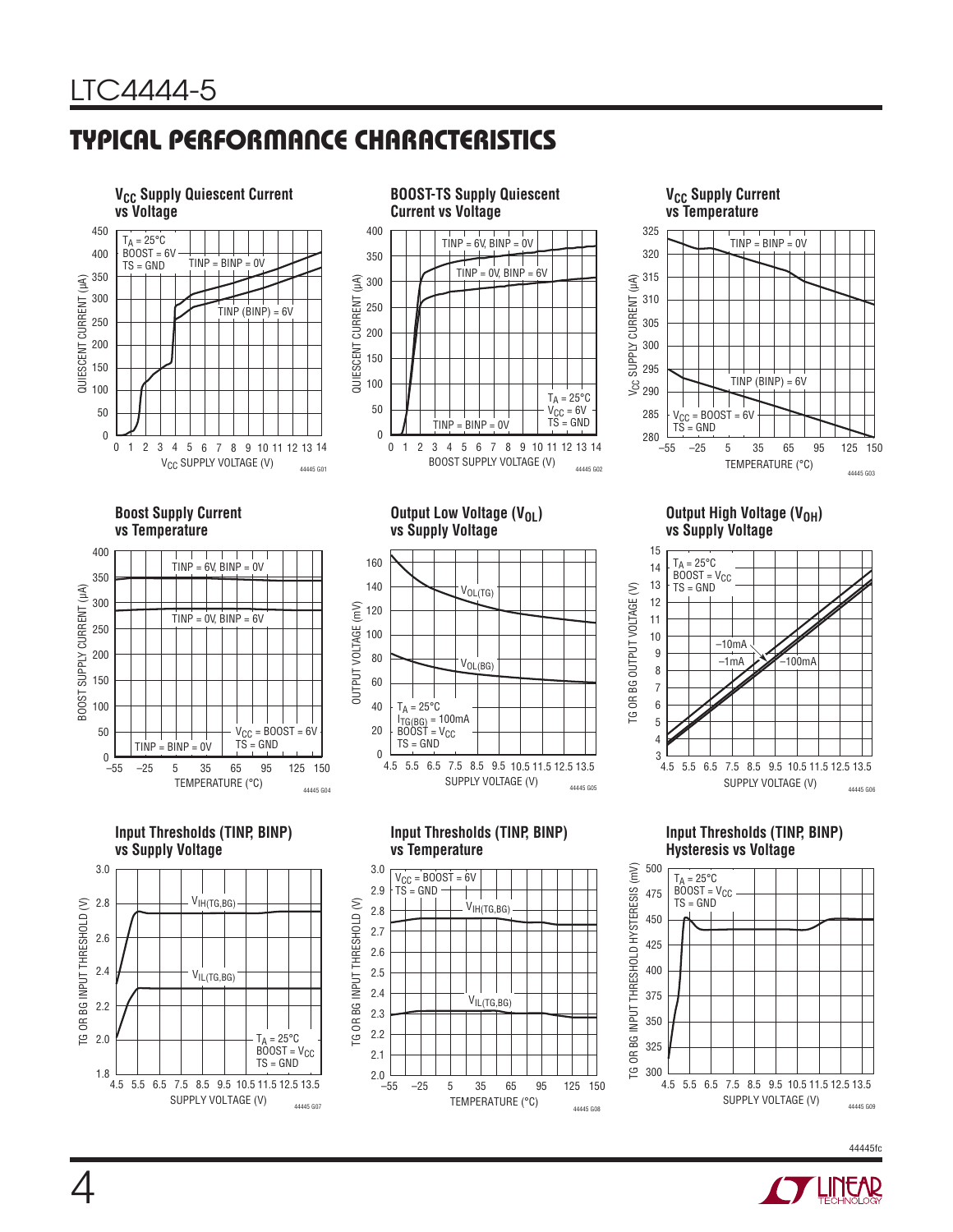## **TYPICAL PERFORMANCE CHARACTERISTICS**







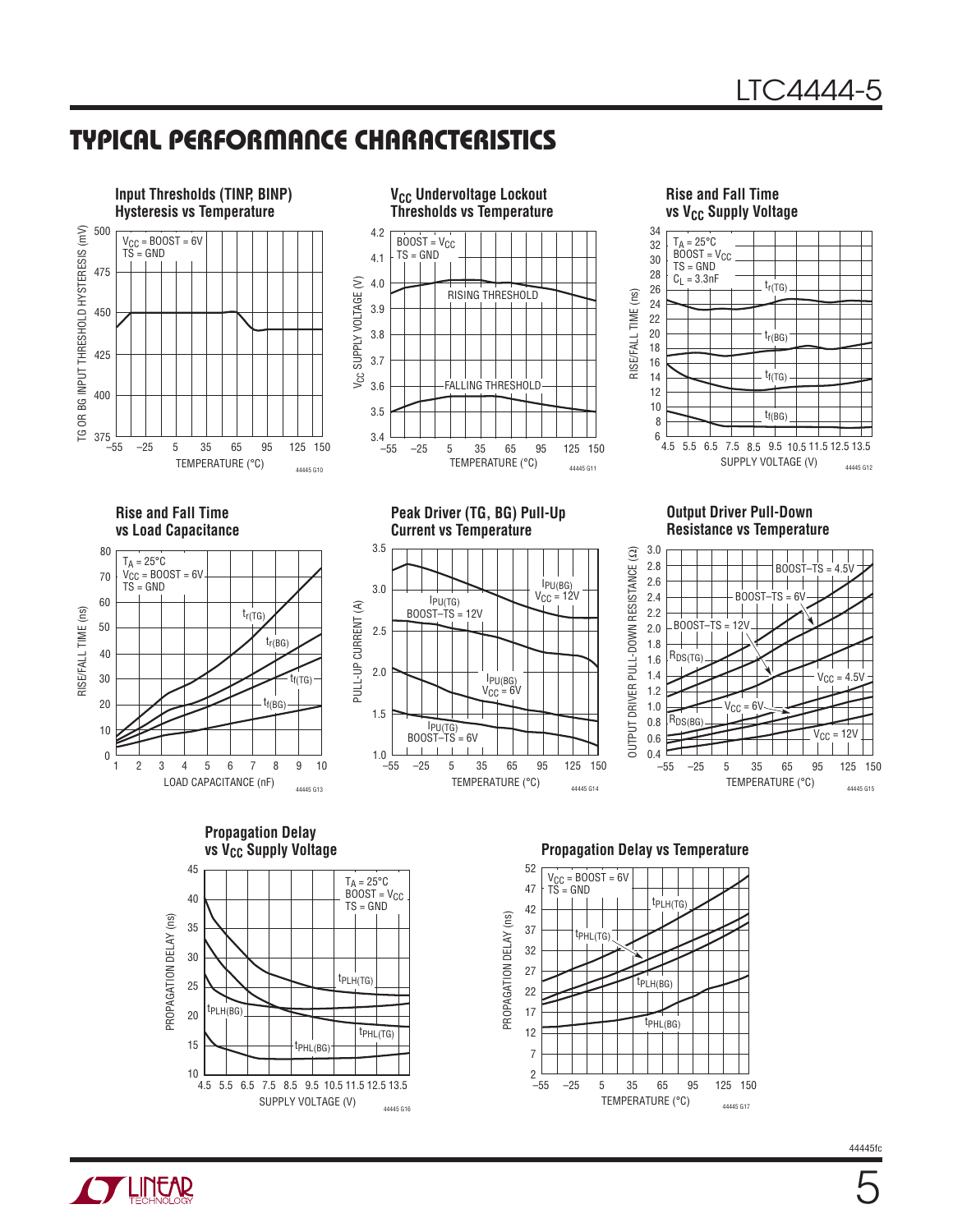# **TYPICAL PERFORMANCE CHARACTERISTICS**



## **PIN FUNCTIONS**

**TINP (Pin 1):** High Side Input Signal. Input referenced to GND. This input controls the high side driver output (TG).

**BINP (Pin 2):** Low Side Input Signal. This input controls the low side driver output (BG).

V<sub>CC</sub> (Pin 3): Supply. This pin powers input buffers, logic and the low side gate driver output directly and the high side gate driver output through an external diode connected between this pin and BOOST (Pin 6). A low ESR ceramic bypass capacitor should be tied between this pin and GND (Pin 9).

**BG (Pin 4):** Low Side Gate Driver Output (Bottom Gate). This pin swings between  $V_{CC}$  and GND.

**NC (Pin 5):** No Connect. No connection required.

**BOOST (Pin 6):** High Side Bootstrapped Supply. An external capacitor should be tied between this pin and TS (Pin 8). Normally, a bootstrap diode is connected between  $V_{CC}$  (Pin 3) and this pin. Voltage swing at this pin is from  $V_{\text{CC}} - V_{\text{D}}$  to  $V_{\text{IN}} + V_{\text{CC}} - V_{\text{D}}$ , where  $V_{\text{D}}$  is the forward voltage drop of the bootstrap diode.

**TG (Pin 7):** High Side Gate Driver Output (Top Gate). This pin swings between TS and BOOST.

**TS (Pin 8):** High Side MOSFET Source Connection (Top Source).

**GND (Exposed Pad Pin 9):** Ground. Must be soldered to PCB ground for optimal thermal performance.

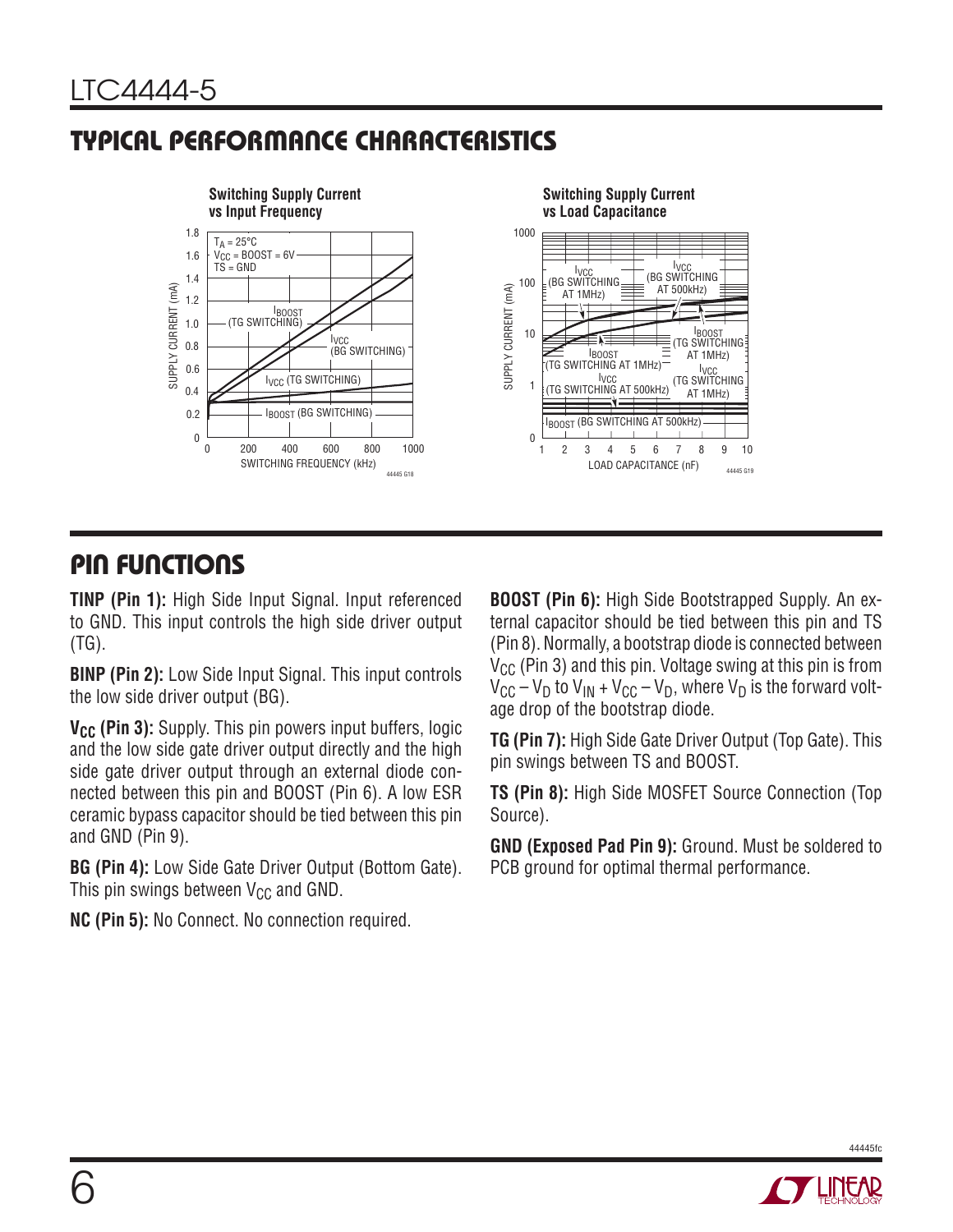## **BLOCK DIAGRAM**



# **TIMING DIAGRAMS**

#### **Adaptive Shoot-Through Protection**



#### **Switching Time**





7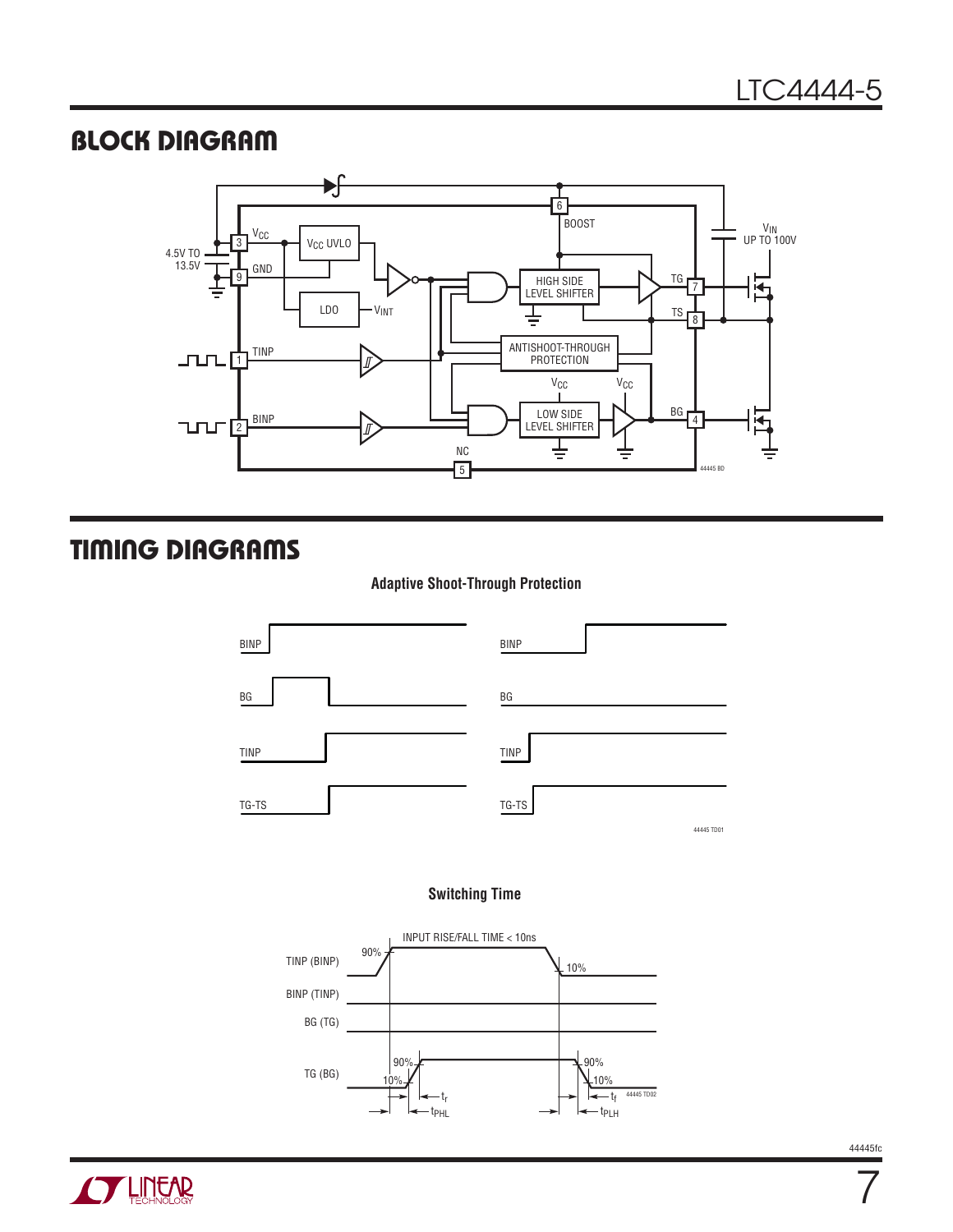# **OPERATION**

#### **Overview**

The LTC4444-5 receives ground-referenced, low voltage digital input signals to drive two N-channel power MOSFETs in a synchronous buck power supply configuration. The gate of the low side MOSFET is driven either to  $V_{CC}$  or GND, depending on the state of the input. Similarly, the gate of the high side MOSFET is driven to either BOOST or TS by a supply bootstrapped off of the switching node (TS).

#### **Input Stage**

The LTC4444-5 employs CMOS compatible input thresholds that allow a low voltage digital signal to drive standard power MOSFETs. The LTC4444-5 contains an internal voltage regulator that biases both input buffers for high side and low side inputs, allowing the input thresholds  $(V_{\text{IH}} = 2.75V, V_{\text{II}} = 2.3V)$  to be independent of variations in  $V_{\text{CC}}$ . The 450mV hysteresis between  $V_{\text{IH}}$  and  $V_{\text{II}}$  eliminates false triggering due to noise during switching transitions. However, care should be taken to keep both input pins (TINP and BINP) from any noise pickup, especially in high frequency, high voltage applications. The LTC4444-5 input buffers have high input impedance and draw negligible input current, simplifying the drive circuitry required for the inputs.

#### **Output Stage**

A simplified version of the LTC4444-5's output stage is shown in Figure 1. The pull-up devices on the BG and TG outputs are NPN bipolar junction transistors (Q1 and Q2). The BG and TG outputs are pulled up to within an NPN  $V_{BF}$  (~0.7V) of their positive rails ( $V_{CG}$  and BOOST, respectively). Both BG and TG have N-channel MOSFET pull-down devices (M1 and M2) which pull BG and TG down to their negative rails, GND and TS. The large voltage swing of the BG and TG output pins is important in driving external power MOSFETs, whose  $R_{DS(ON)}$  is inversely proportional to the gate overdrive voltage ( $V_{GS}$  – V<sub>TH</sub>).

### **Rise/Fall Time**

The LTC4444-5's rise and fall times are determined by the peak current capabilities of Q1 and M1. The predriver that drives Q1 and M1 uses a nonoverlapping transition scheme to minimize cross-conduction currents. M1 is fully turned off before Q1 is turned on and vice versa.

Since the power MOSFET generally accounts for the majority of the power loss in a converter, it is important to quickly turn it on or off, thereby minimizing the transition time in its linear region. An additional benefit of a strong



**Figure 1. Capacitance Seen by BG and TG During Switching**

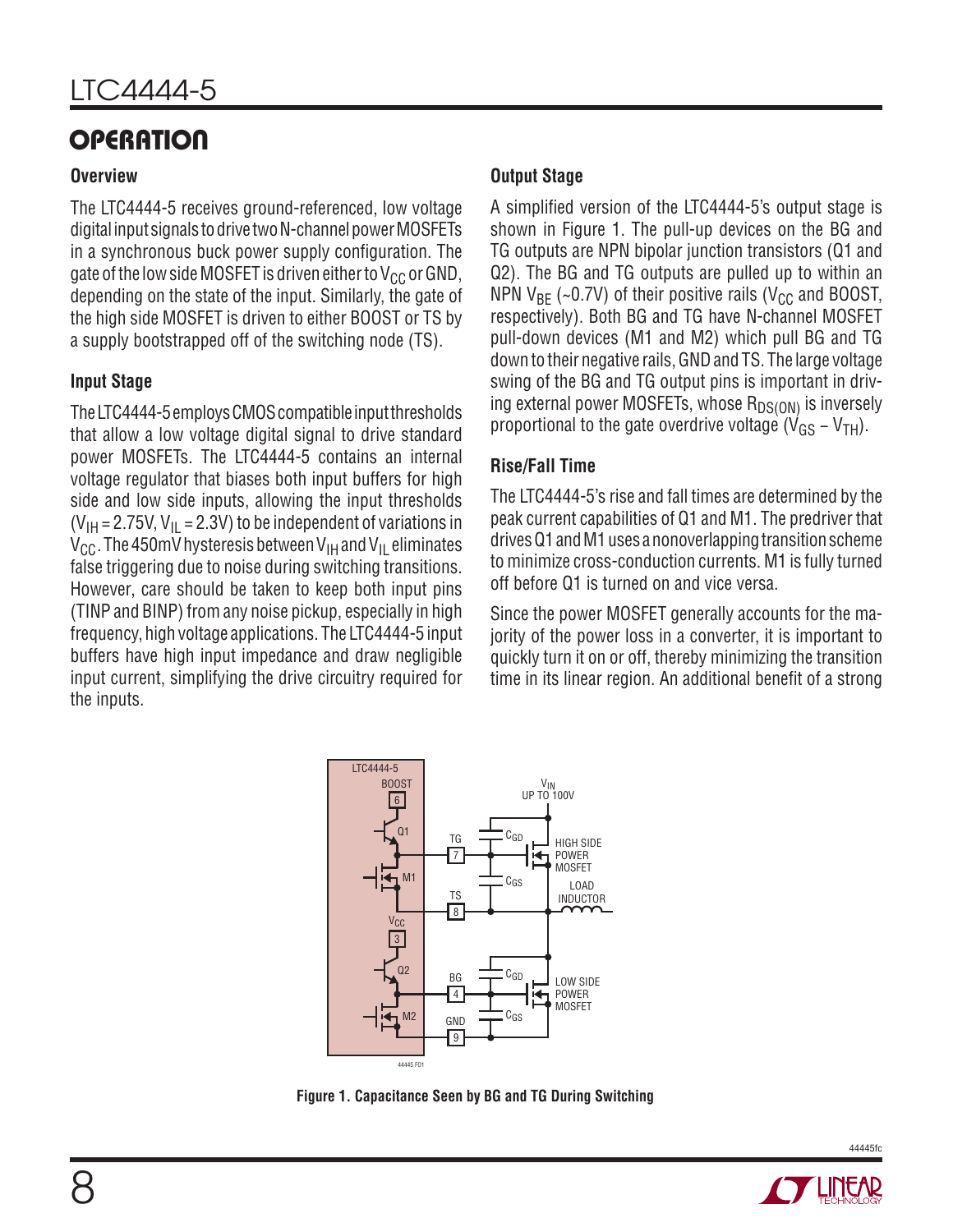# **OPERATION**

pull-down on the driver outputs is the prevention of crossconduction current. For example, when BG turns the low side (synchronous) power MOSFET off and TG turns the high side power MOSFET on, the voltage on the TS pin will rise to  $V_{IN}$  very rapidly. This high frequency positive voltage transient will couple through the  $C_{GD}$  capacitance of the low side power MOSFET to the BG pin. If there is an insufficient pull-down on the BG pin, the voltage on the BG pin can rise above the threshold voltage of the low side power MOSFET, momentarily turning it back on. With both the high side and low side MOSFETs conducting, significant cross-conduction current will flow through the MOSFETs from  $V_{IN}$  to ground and will cause substantial power loss. A similar effect occurs on TG due to the  $C_{GS}$ and C<sub>GD</sub> capacitances of the high side MOSFET.

The powerful output driver of the LTC4444-5 reduces the switching losses of the power MOSFET, which increase with transition time. The LTC4444-5's high side driver is capable of driving a 1nF load with 8ns rise and 5ns fall times using a bootstrapped supply voltage  $V_{\text{BONST-TS}}$  of 12V while its low side driver is capable of driving a 1nF load with 6ns rise and 3ns fall times using a supply voltage  $V_{CC}$  of 12V.

#### **Undervoltage Lockout (UVLO)**

The LTC4444-5 contains an undervoltage lockout detector that monitors  $V_{CC}$  supply. When  $V_{CC}$  falls below 3.55V, the output pins BG and TG are pulled down to GND and TS, respectively. This turns off both external MOSFETs. When  $V_{CC}$  has adequate supply voltage, normal operation will resume.

#### **Adaptive Shoot-Through Protection**

Internal adaptive shoot-through protection circuitry monitors the voltages on the external MOSFETs to ensure that they do not conduct simultaneously. This feature improves efficiency by eliminating cross-conduction current from flowing from the  $V_{IN}$  supply through both of the MOSFETs to ground during a switch transition. If both TINP and BINP are high at the same time, BG will be kept off and TG will be turned on (refer to the Timing Diagram). If BG is still high when TINP turns on, TG will not be turned on until BG goes low.

When TINP turns off, the adaptive shoot-through protection circuitry monitors the level of the TS pin. BG can be turned on if the TS pin goes low. If the TS pin stays high, BG will be turned on 150ns after TINP turns off.

# **APPLICATIONS INFORMATION**

### **Power Dissipation**

To ensure proper operation and long-term reliability, the LTC4444-5 must not operate beyond its maximum temperature rating. Package junction temperature can be calculated by:

$$
T_J = T_A + P_D (\theta_{JA})
$$

where:

 $T_{\rm J}$  = Junction temperature

 $T_A$  = Ambient temperature

 $P_D$  = Power dissipation

 $\theta_{JA}$  = Junction-to-ambient thermal resistance

Power dissipation consists of standby and switching power losses:

 $P_D = P_{DC} + P_{AC} + P_{OG}$ 

where:

 $P_{DC}$  = Quiescent power loss

 $P_{AC}$  = Internal switching loss at input frequency,  $f_{IN}$ 

 $P_{OG}$  = Loss due turning on and off the external MOSFET with gate charge  $QG$  at frequency  $f_{IN}$ 

The LTC4444-5 consumes very little quiescent current. The DC power loss at  $V_{CC}$  = 12V and  $V_{BOOST-TS}$  = 12V is only  $(350\mu A)(12V) = 4.2mW$ .

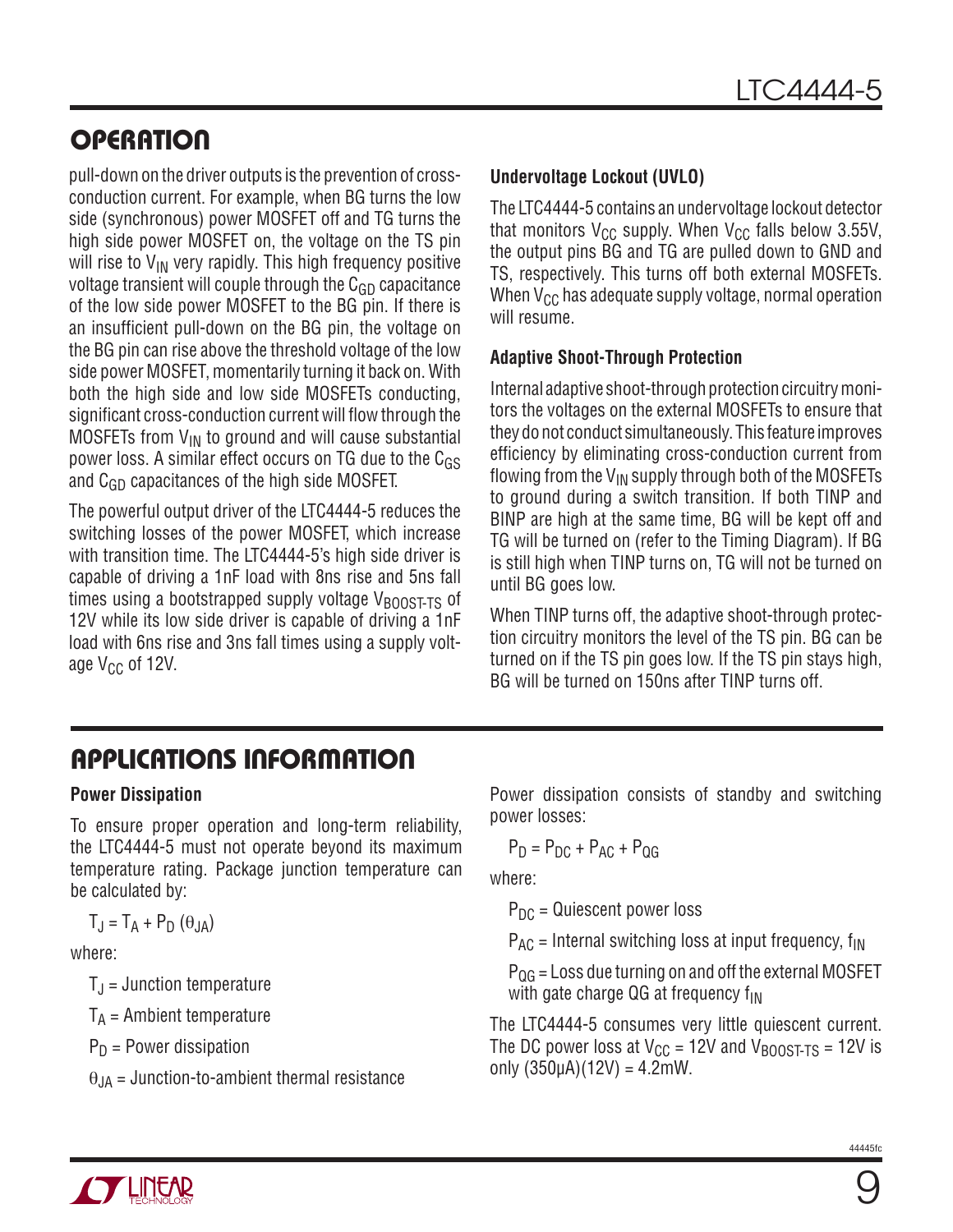# **APPLICATIONS INFORMATION**

At a particular switching frequency, the internal power loss increases due to both AC currents required to charge and discharge internal node capacitances and cross-conduction currents in the internal logic gates. The sum of the quiescent current and internal switching current with no load are shown in the Typical Performance Characteristics plot of Switching Supply Current vs Input Frequency.

The gate charge losses are primarily due to the large AC currents required to charge and discharge the capacitance of the external MOSFETs during switching. For identical pure capacitive loads  $C_{1OAD}$  on TG and BG at switching frequency  $f_{IN}$ , the load losses would be:

$$
P_{CLOAD} = (C_{LOAD})(f)[(V_{BOOST-TS})^2 + (V_{CC})^2]
$$

In a typical synchronous buck configuration,  $V_{\text{BOOST-TS}}$ is equal to  $V_{CC} - V_D$ , where  $V_D$  is the forward voltage drop across the diode between  $V_{CC}$  and BOOST. If this drop is small relative to  $V_{CC}$ , the load losses can be approximated as:

 $P_{\text{CLOAD}} = 2(C_{\text{LOAD}})(f_{\text{IN}})(V_{\text{CC}})^2$ 

Unlike a pure capacitive load, a power MOSFET's gate capacitance seen by the driver output varies with its  $V_{GS}$ voltage level during switching. A MOSFET's capacitive load power dissipation can be calculated using its gate charge,  $Q_G$ . The  $Q_G$  value corresponding to the MOSFET's  $V_{GS}$ value ( $V_{\text{CC}}$  in this case) can be readily obtained from the manufacturer's  $Q_G$  vs  $V_{GS}$  curves. For identical MOSFETs on TG and BG:

$$
P_{\rm QG}=2(V_{\rm CC})(Q_{\rm G})(f_{\rm IN})
$$

To avoid damage due to power dissipation, the LTC4444-5 includes a temperature monitor that will pull BG and TG low if the junction temperature rises above 160°C. Normal operation will resume when the junction temperature cools to less than 135°C.

### **Bypassing and Grounding**

The LTC4444-5 requires proper bypassing on the  $V_{CC}$ and  $V_{\text{BOOST-TS}}$  supplies due to its high speed switching (nanoseconds) and large AC currents (Amperes). Careless component placement and PCB trace routing may cause excessive ringing.

To obtain the optimum performance from the LTC4444-5:

- A. Mount the bypass capacitors as close as possible between the  $V_{CC}$  and GND pins and the BOOST and TS pins. The leads should be shortened as much as possible to reduce lead inductance.
- B. Use a low inductance, low impedance ground plane to reduce any ground drop and stray capacitance. Remember that the LTC4444-5 switches greater than 3A peak currents and any significant ground drop will degrade signal integrity.
- C. Plan the power/ground routing carefully. Know where the large load switching current is coming from and going to. Maintain separate ground return paths for the input pin and the output power stage.
- D. Keep the copper trace between the driver output pin and the load short and wide.
- E. Be sure to solder the Exposed Pad on the back side of the LTC4444-5 package to the board. Correctly soldered to a 2500mm<sup>2</sup> double sided 1oz copper board, the LTC4444-5 has a thermal resistance of approximately 40°C/W for the MS8E package. Failure to make good thermal contact between the exposed back side and the copper board will result in thermal resistances far greater than 40°C/W.

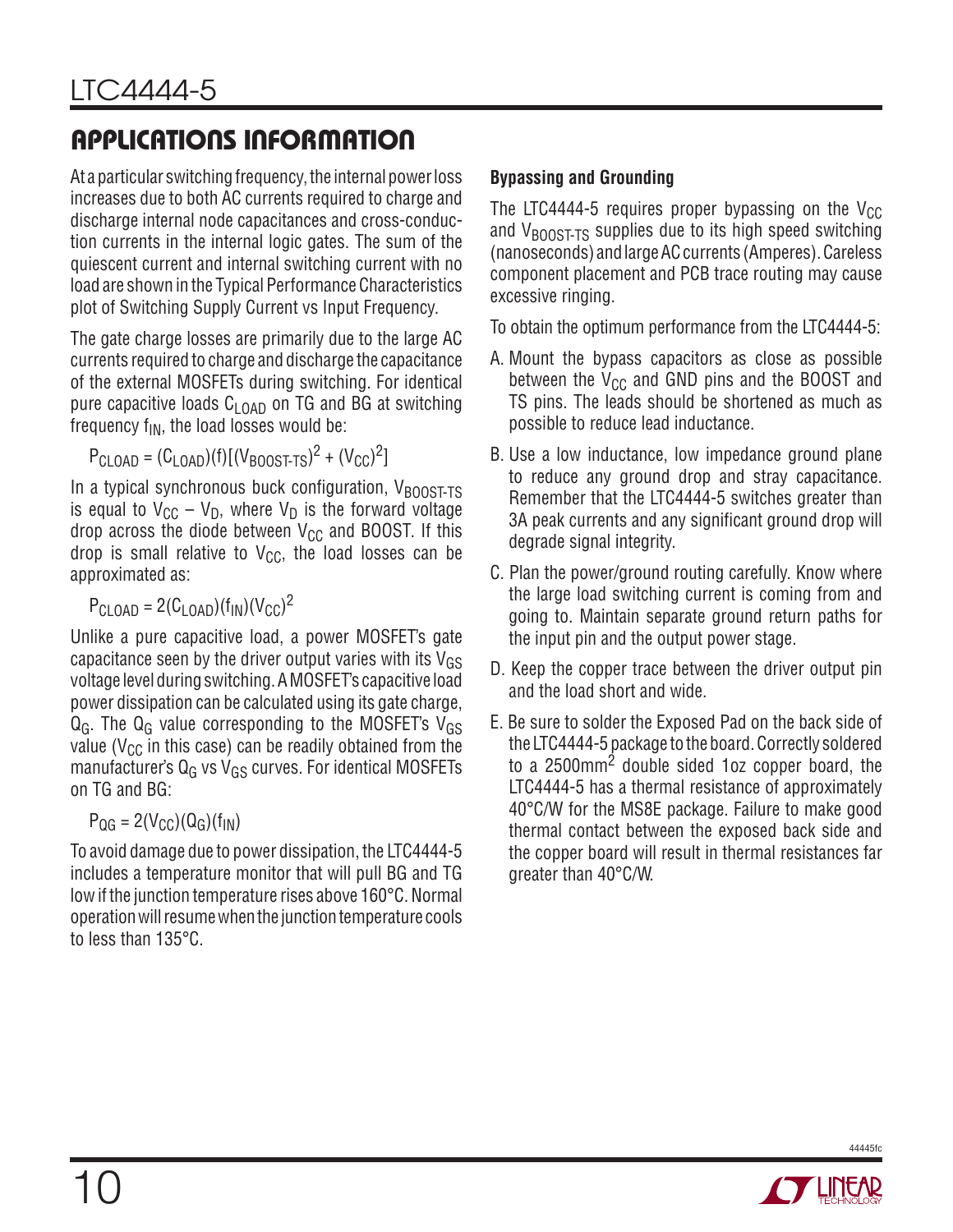### **TYPICAL APPLICATION**



LTC3780 High Efficiency 36V to 72V V<sub>IN</sub> to 48V/6A Buck-Boost DC/DC Converter





98



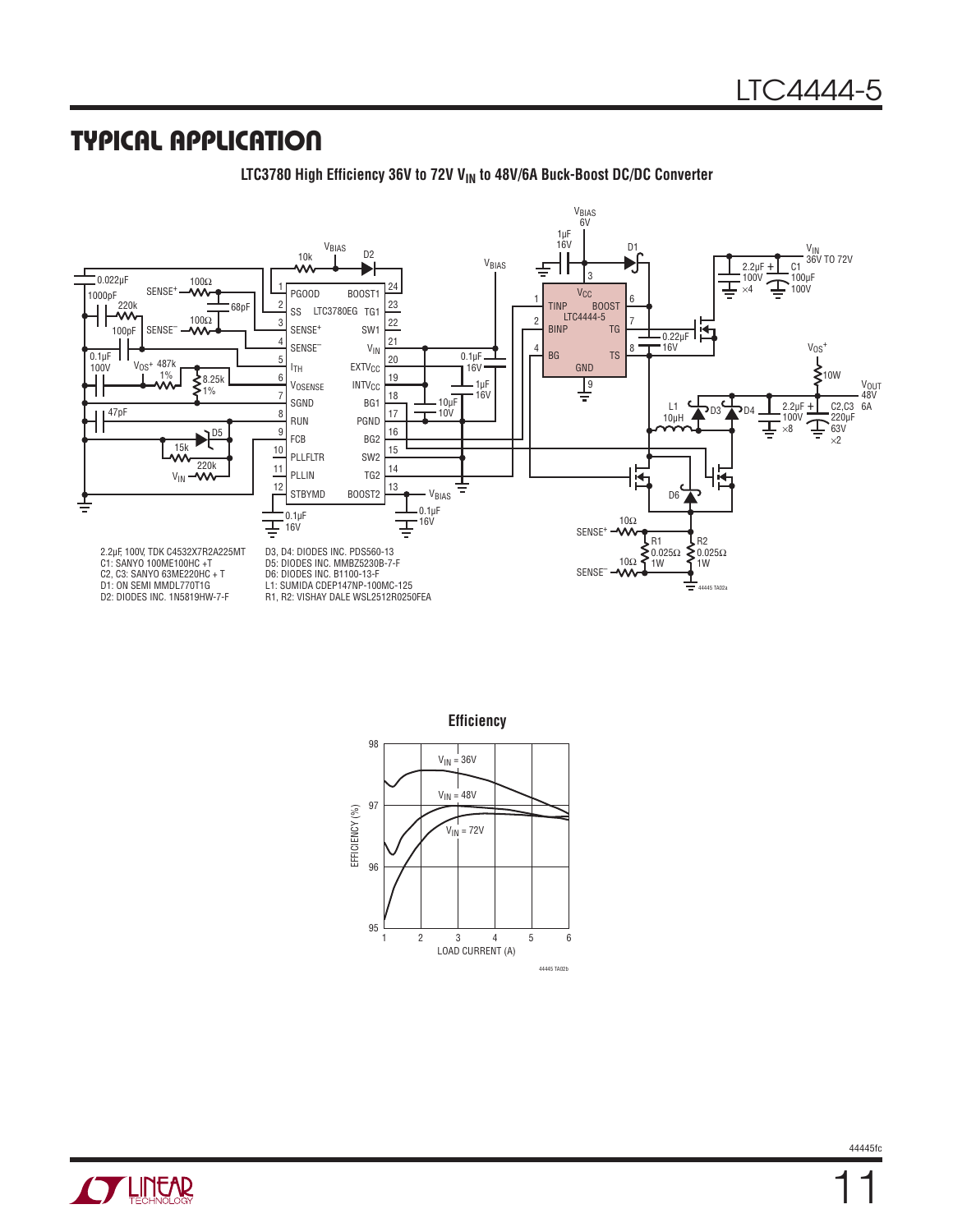### **PACKAGE DESCRIPTION**



**MS8E Package 8-Lead Plastic MSOP, Exposed Die Pad** (Reference LTC DWG # 05-08-1662 Rev I)

2. DRAWING NOT TO SCALE

3. DIMENSION DOES NOT INCLUDE MOLD FLASH, PROTRUSIONS OR GATE BURRS.

 MOLD FLASH, PROTRUSIONS OR GATE BURRS SHALL NOT EXCEED 0.152mm (.006") PER SIDE 4. DIMENSION DOES NOT INCLUDE INTERLEAD FLASH OR PROTRUSIONS.

INTERLEAD FLASH OR PROTRUSIONS SHALL NOT EXCEED 0.152mm (.006") PER SIDE

5. LEAD COPLANARITY (BOTTOM OF LEADS AFTER FORMING) SHALL BE 0.102mm (.004") MAX

6. EXPOSED PAD DIMENSION DOES NOT INCLUDE MOLD FLASH. MOLD FLASH ON E-PAD

SHALL NOT EXCEED 0.254mm (.010") PER SIDE.

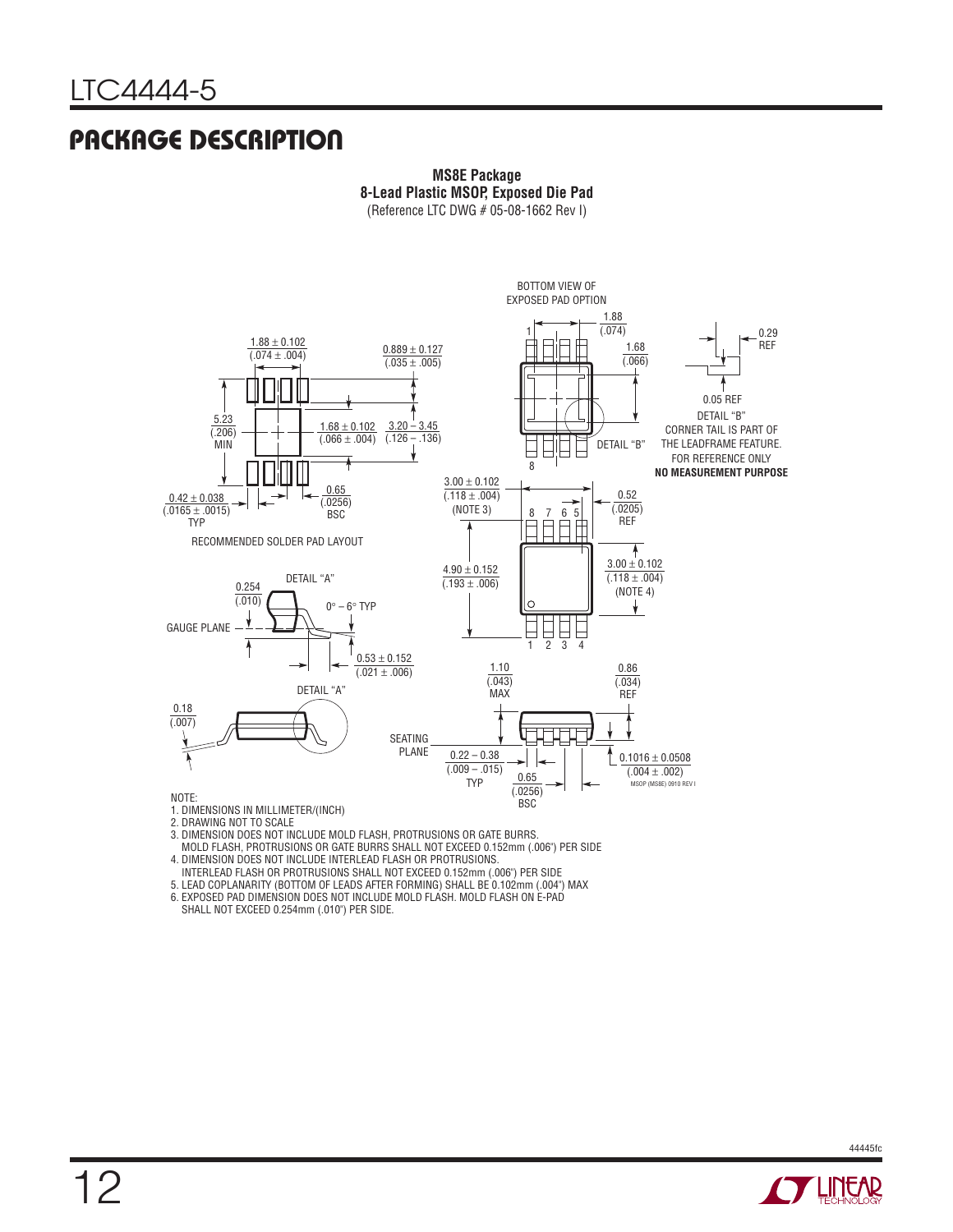### **REVISION HISTORY (Revision history begins at Rev B)**

| <b>REV</b> | <b>DATE</b> | <b>DESCRIPTION</b>                                       | <b>PAGE NUMBER</b> |
|------------|-------------|----------------------------------------------------------|--------------------|
| B          | 06/10       | <b>Updates to Description</b>                            |                    |
|            |             | Updates to temperature ranges in Order Information       |                    |
|            |             | Updates to Notes 2 and 3 in Electrical Characteristics   |                    |
|            |             | Updates to graphs G03, G04, G08, G10, G11, G14, G15, G17 |                    |
|            |             | Updates to Pin 9 text in Pin Functions                   |                    |
|            |             | Updates to Block Diagram                                 |                    |
|            |             | Updates to Timing Diagram section                        |                    |
|            |             | Updates to "Adaptive Shoot-Through Protection" paragraph | 9                  |
|            |             | <b>Updates to Related Parts</b>                          | 12                 |
| C          | 01/11       | H-grade part added. Reflected throughout the data sheet. | 1 to 14            |

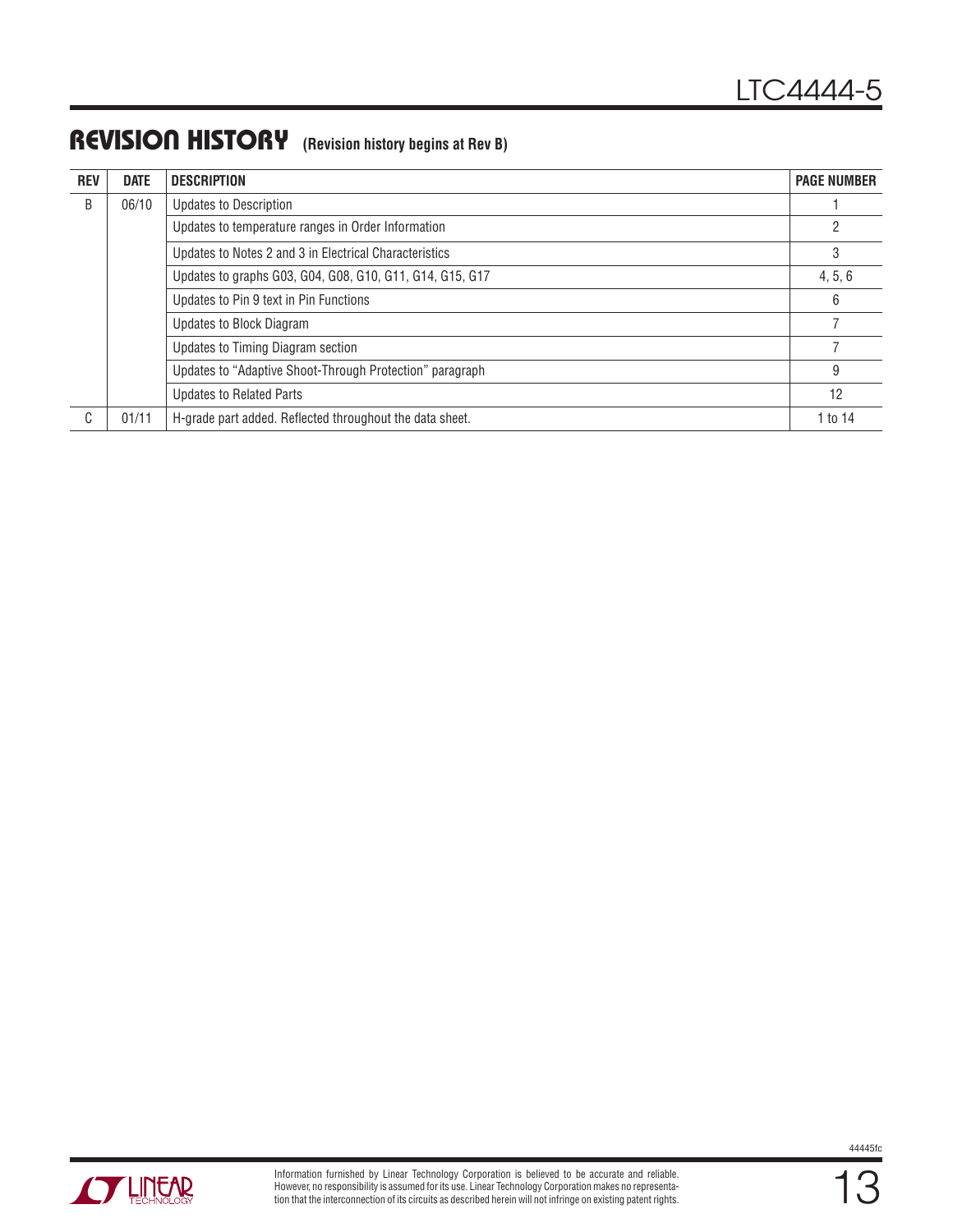# **TYPICAL APPLICATION**



LTC3780 High Efficiency 8V to 80V V<sub>IN</sub> to 12V/5A Buck-Boost DC/DC Converter

# **RELATED PARTS**

| <b>PART NUMBER</b> | <b>DESCRIPTION</b>                                                                   | <b>COMMENTS</b>                                                                                            |
|--------------------|--------------------------------------------------------------------------------------|------------------------------------------------------------------------------------------------------------|
| LTC4446            | High Voltage Synchronous N-Channel MOSFET Driver<br>without Shoot-Through Protection | Up to 100V Supply Voltage, $7.2V \leq V_{CC} \leq 13.5V$ , 3A Peak Pull-Up/<br>$0.55\Omega$ Peak Pull-Down |
| LTC4440/LTC4440-5  | High Speed, High Voltage, High Side Gate Driver                                      | Up to 80V Supply Voltage, $8V \leq V_{CC} \leq 15V$ , 2.4A Peak Pull-Up/<br>$1.5\Omega$ Peak Pull-Down     |
| LTC4442            | High Speed Synchronous N-Channel MOSFET Driver                                       | Up to 38V Supply Voltage, $6V \leq V_{CC} \leq 9.5V$ , 3.2A Peak Pull-Up/<br>4.5A Peak Pull-Down           |
| LTC4449            | High Speed Synchronous N-Channel MOSFET Driver                                       | Up to 38V Supply Voltage, $4.5V \leq V_{CC} \leq 6.5V$ , 3.2A Peak Pull-Up/<br>4.5A Peak Pull-Down         |
| LTC4441/LTC4441-1  | N-Channel MOSFET Gate Driver                                                         | Up to 25V Supply Voltage, $5V \leq V_{CC} \leq 25V$ , 6A Peak Output Current                               |
| LTC1154            | High Side Micropower MOSFET Driver                                                   | Up to 18V Supply Voltage, 85µA Quiescent Current, H-Grade Available                                        |